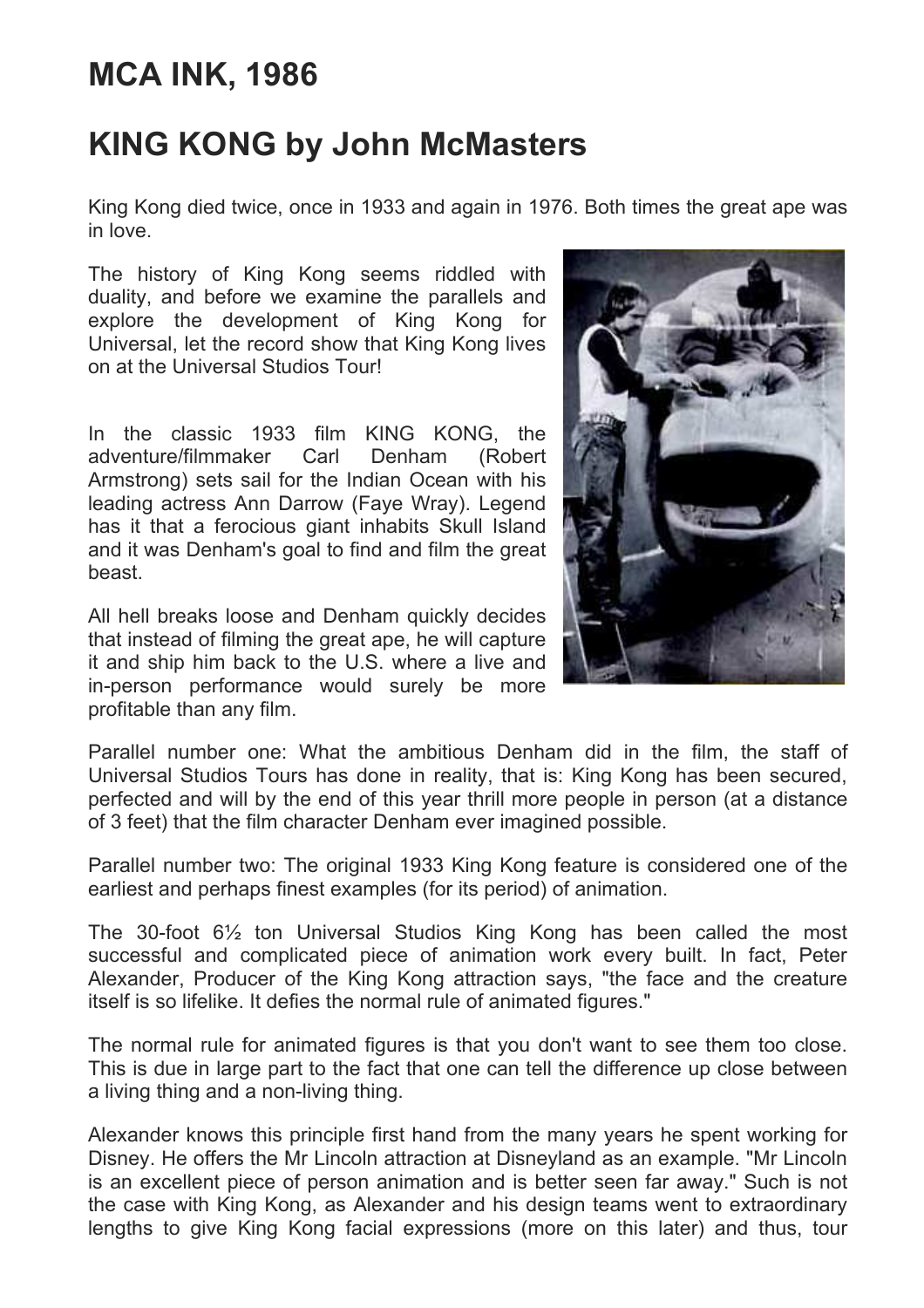guests will meet the ape face-to-face at the incredibly close distance of 3 feet away!

Parallel number three: In the summer of 1974, MCA began negotiating with RKO General for the rights to remake the original King Kong first done by RKO in 1933. At the time, Charles Champlin, Entertainment Editor for the Los Angeles Times, speculated that MCA/Universal's success with its film EARTHQUAKE and specifically with its new Sensurround sound system, would be a natural combination with a King Kong remake.

On a parallel track, Dino De Laurentis had the same idea and was also negotiating with RKO.

A protracted legal battle ensued but was ultimately settled in 1976 between the groups clearing the way for Dino De Laurentis to go ahead with his version. Universal would wait 18 months before releasing its own version according to the agreement, yet only after average box office results, Universal opted not to make its version.

MCA/Universal never really forgot about King Kong and in 1983, the prospect of utilizing the most misunderstood beast of all time surfaced again. With a second Studio Tour being planned for Florida, King Kong was once again given the nod to be a major attraction. Progress slowed on the Florida project and the King Kong special effect was put on the "back burner."

Interestingly, King Kong was originally planned to be a show type attraction wherein people would not be so involved but would instead be passively entertained.

Jay Stein, President of MCA Recreation Services, is credited with originally envisioning King Kong as a major tour attraction decided that audience involvement must be designed into the King Kong plans. It was Chairman of the Board and Chief Executive Officer, Lew Wassermann's suggestion to construct Kong's home adjacent to New York Street on the famous Universal back lot. However, it was President Sidney Sheinberg's support and belief in the project that actually made it happen.

Most people remember King Kong's original romp through New York but it was his precarious perch atop the Empire State Building and his ultimate fall to his death after numerous woundings by aircraft that truly sticks in the public mind. In the 1976 remake, King Kong goes through the same motions, only we find him straddling the World Trade Center and instead of being attacked by bi-planes, jet aircraft sweep by shooting at the poor animal.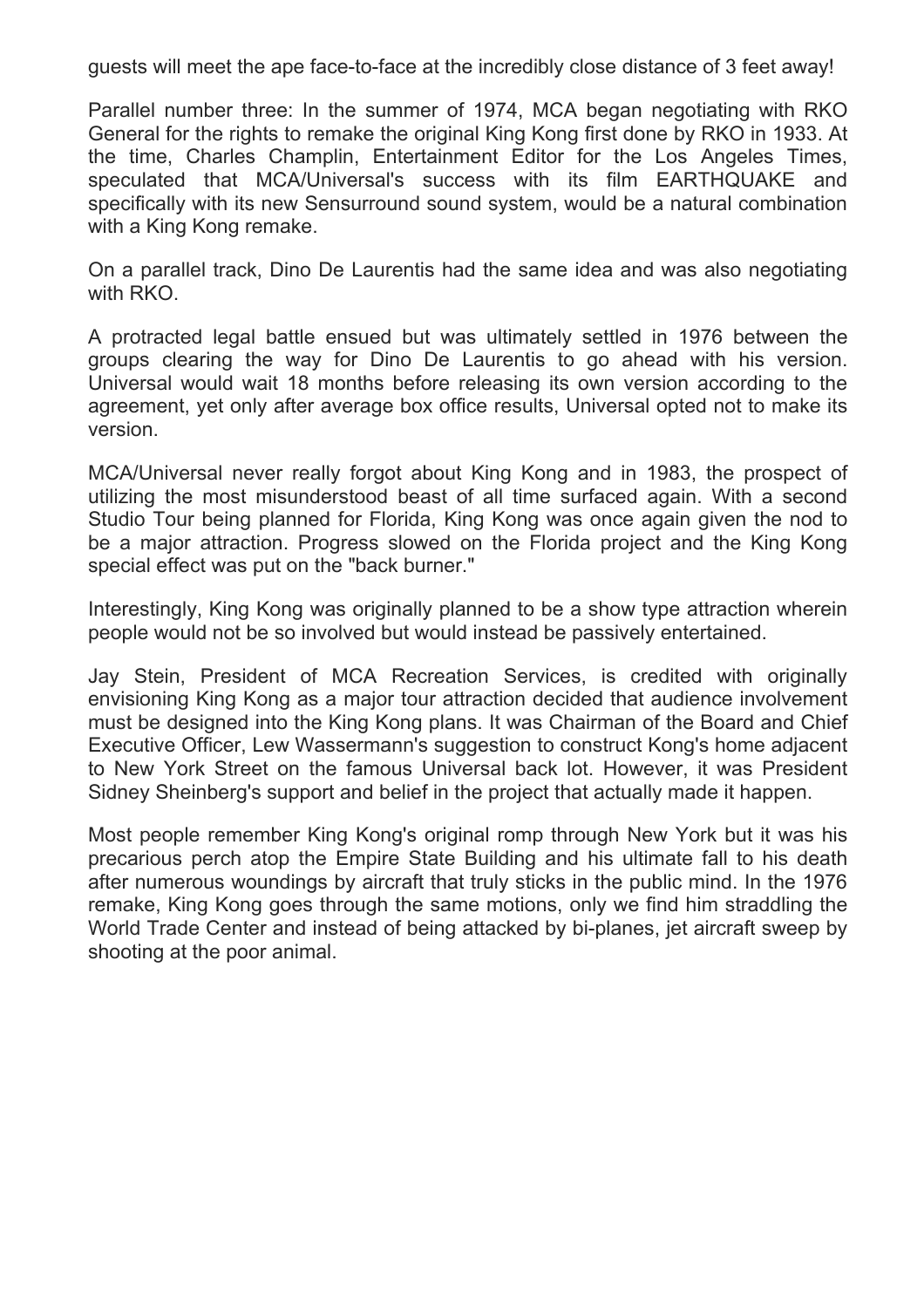

Dual locale endings from the two features and the fact that King Kong should be seen close up and realistically prompted the design teams to find a locale that would allow for close interactions with guests and at the same time be unquestioningly and immediately identifiable as New York City. Peter Alexander came up with the ideal locale, the Brooklyn Bridge.

Today as each tram load of 175 guests enters the huge sound stage they find themselves suddenly travelling along an elevated New York city street late at night. Kong's devastation is everywhere.

Once the stage is set, the guests will round a bend and approach the 100 year old Brooklyn Bridge where, in a matter of seconds as their tram carefully drives across the great landmark, King Kong's huge head suddenly rises next to them. Kong's temper is a rage and he quickly reaches out and grabs the bridge, shaking and twisting the steel superstructure roaring at the top of his lungs and snarling like the ferocious beast he is. The tram looses its footing as Kong tilts the bridge and guests have the sensation that they might well fall into the angry beast's mouth.

Seconds later, guests are safely driven out of the huge sound stage and returned to the "real" world.

It was a most complicated tast bringing King Kong to his current location within Universal Studios Tour. A legal dispute early on, starts and stops on the development o fa tour in Florida and lastly the wise decision to have King Kong interact with the audience instead of being built as a show-type attraction all had an impact on bringing the attraction to fruition.

Technically speaking, building King Kong was not any easier. First consider the following statistics: King Kong is 30 feet tall, he is totally computer controlled, his head alone measures 10 feet high, he snarls to show 32 deadly teeth, his wooly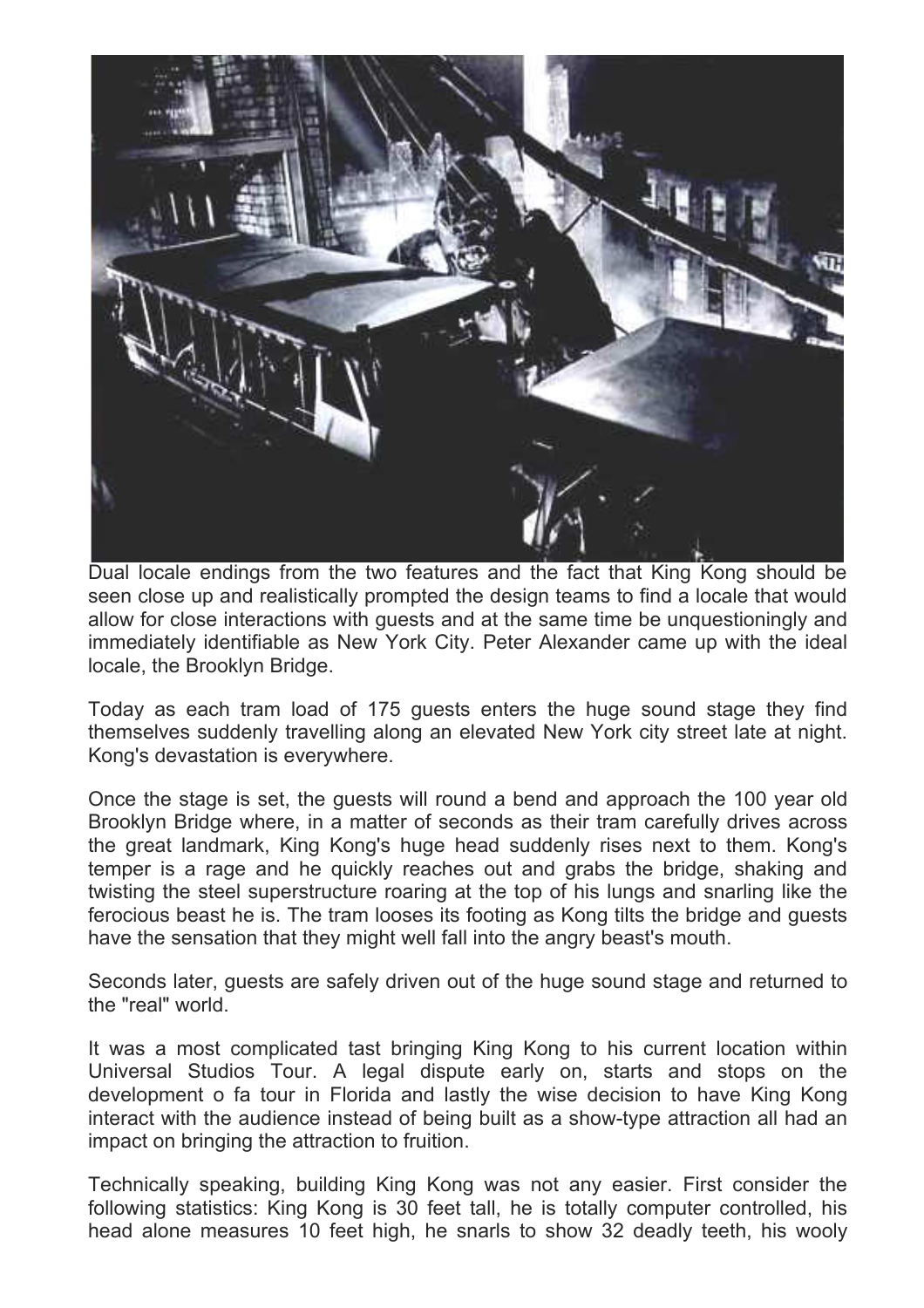exterior consists of 660 pounds of fur sewn in place by nine expert costumers, his growl is powered by 10 watts of power, his home (sound stage) is 26,000 square feet, he took over 3 years to build and cost around 6.5 million dollars.

Safety was the main concern of the development group and the number one rule was to isolate everything that could present a danger from the tour guests, and to make sure that nothing would jeopardize the safety of our guests.

Consequently, the Brooklyn Bridge is designed to place no stress whatsoever on the trams. The amount of tipping a tram will endure will not tweak the panel hooks which link the trams together. The tram must be in the right place at the right time or the bridge will not slide. There are "electric eyes" in place to make sure that nothing has fallen out, or no foreign objects are in the tram's path. The entire attraction is fireproof and nothing



surrounding the area in which fire is used could become hazardous to our guests.

The advertising of King Kong has played a critical role in the ultimate success of the attraction. Credit Mr. Sidney Sheinberg, President of MCA Inc., Jay Stein, President of MCA Recreation Services and Executive Vice President of Marketing for Recreational Services, Gordon Armstrong and his talented staff. The MCA Universal Advertising team guided by Gordon Armstrong worked closely with advertising agency Foote, Cone and Belding.

One important factor which surfaced early in the development of the advertising campaign was to make certain that the public not be confused and think that King Kong was another movie but in fact a new thrilling tour attraction.

The Tour Advertising Team and the agency began to consider many concepts and each was tested and ultimately a clear direction began to take shape. Then one day, a thought came to Jay Stein. It was "KONGFRONTATION".

Though "KONGFRONTATION" was thought to be too jarring for a 30 second T.V. spot, after initial testing, the "KONGFRONTATION" concept was a dramatic hit. In fact, "KONGFRONTATION" tested far higher that any of the earlier concepts.

It was Mr. Sid Sheinberg's idea to do what had not been done before: to release the "KONGFRONTATION" campaign very early and to go strong! Mr Sheinberg felt that, though costly, this would be excellent exposure not only for the multi-dollar "KONGFRONTATION" attraction, but for the tour in general.

Through selective buying a massive teaser campaign was initiated and "KONGFRONTATION" was unleashed to the general public. Unquestionably the